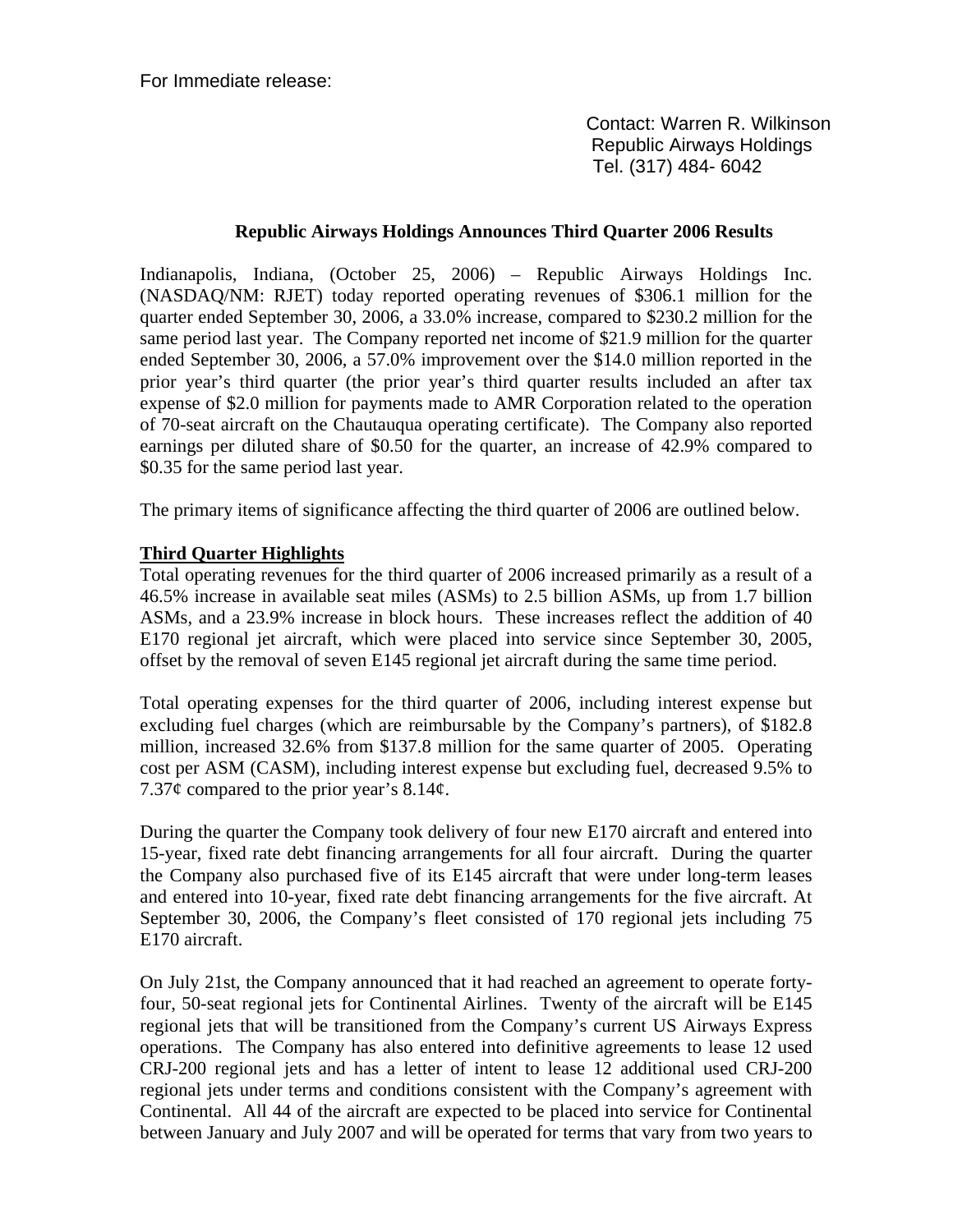five years. Under certain conditions Continental may extend the term on the aircraft up to five additional years.

Also in July, the Company announced that it had reached agreements with US Airways and Embraer to take delivery of thirty, 86-seat E175 aircraft and to place these aircraft into service for US Airways between February 2007 and the summer of 2008. The new, twelve-year agreement with US Airways also included the removal of the twenty, 50-seat E145 aircraft which will be repositioned to operate under the new Continental agreement.

### **Balance Sheet Information**

At September 30, 2006 the Company had \$172.8 million in cash and cash equivalents compared to \$162.0 million as of December 31, 2005. The Company made \$41.6 million in aircraft deposits during the quarter, bringing its aircraft deposit balance to \$48.9 million as of September 30, 2006. The Company's long-term debt increased to \$1.57 billion as of September 30, 2006, compared to \$1.41 billion at December 31, 2005. All of the Company's long-term debt carry fixed interest rates, and is secured by the aircraft. The Company also has significant long-term operating lease obligations. At a 7% discount factor, the present value of these lease obligations was approximately \$735 million as of September 30, 2006.

# **Corporate Information**

Republic Airways Holdings, based in Indianapolis, Indiana is an airline holding company that owns Chautauqua Airlines, Republic Airlines and Shuttle America. The airlines offer scheduled passenger service on over 1,000 flights daily to 91 cities in 36 states, Canada, Mexico and the U.S. Virgin Islands through airline services agreements with four major U.S. airlines. Substantially all flights are operated under a major airline partner brand, consisting of AmericanConnection, Delta Connection, United Express and US Airways Express. As of September 30, 2006, the airlines employed more than 3,500 aviation professionals and operated 170 regional jet aircraft including 75 E170 aircraft.

The Company will conduct a telephone briefing to discuss its third quarter results tomorrow, October  $26<sup>th</sup>$  at 1:00 p.m. EDT. For those wishing to participate please call 866-831-6272 and for international calls please dial 617-213-8859; the pass code is 34170344. A live Web cast of this briefing will also be available online at www.rjet.com - investor relations.

#### **Additional Information**

In addition to historical information, this release contains forward-looking statements. Republic Airways may, from time-to-time, make written or oral forward-looking statements within the meaning of the Private Securities Litigation Reform Act of 1995. Such statements encompass Republic Airways' beliefs, expectations, hopes or intentions regarding future events. Words such as "expects," "intends," "believes," "anticipates," "should," "likely" and similar expressions identify forward-looking statements. All forward-looking statements included in this release are made as of the date hereof and are based on information available to Republic Airways as of such date. Republic Airways assumes no obligation to update any forward-looking statement. Actual results may vary, and may vary materially, from those anticipated, estimated, projected or expected for a number of reasons, including, among others, the risks discussed in our Form 10-K and our other filings made with the Securities and Exchange Commission, which discussions are incorporated into this release by reference.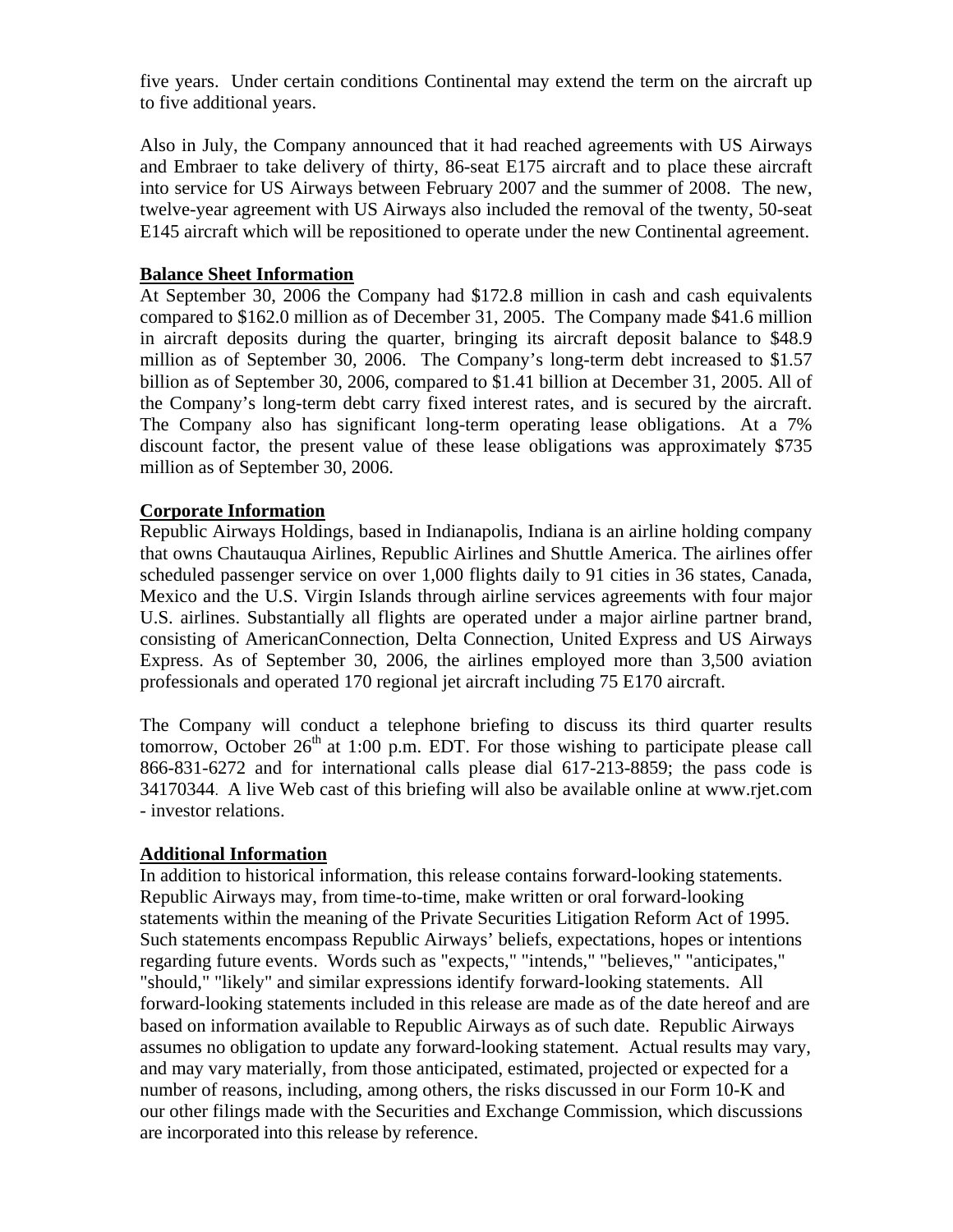# **REPUBLIC AIRWAYS HOLDINGS INC. AND SUBSIDIARIES CONSOLIDATED STATEMENTS OF INCOME**

**(Dollars and Shares in Thousands, Except per Share Amounts)** 

**(Unaudited)**

| <b>Financial Highlights</b>       | Three Months Ended September 30, |              |        |  | Nine Months Ended September 30, |              |        |  |  |
|-----------------------------------|----------------------------------|--------------|--------|--|---------------------------------|--------------|--------|--|--|
|                                   | 2006                             | 2005         | Change |  | 2006                            | 2005         | Change |  |  |
| OPERATING REVENUES                |                                  |              |        |  |                                 |              |        |  |  |
| Passenger                         | \$301,314                        | \$227,365    | 32.5%  |  | \$828,920                       | \$643,402    | 28.8%  |  |  |
| Other                             | 4,818                            | 2,873        | 67.7%  |  | 18,869                          | 9,843        | 91.7%  |  |  |
| Total operating revenues          | 306,132                          | 230,238      | 33.0%  |  | 847,789                         | 653,245      | 29.8%  |  |  |
| <b>OPERATING EXPENSES</b>         |                                  |              |        |  |                                 |              |        |  |  |
| Wages and benefits                | 46,415                           | 38,679       | 20.0%  |  | 130,155                         | 105,482      | 23.4%  |  |  |
| Aircraft fuel                     | 89,766                           | 71,193       | 26.1%  |  | 248,426                         | 199,540      | 24.5%  |  |  |
| Landing fees                      | 11,382                           | 8,183        | 39.1%  |  | 30,468                          | 22,961       | 32.7%  |  |  |
| Aircraft and engine rent          | 25,130                           | 19,849       | 26.6%  |  | 69,876                          | 57,508       | 21.5%  |  |  |
| Maintenance and repair            | 28,953                           | 19,004       | 52.4%  |  | 75,856                          | 56,580       | 34.1%  |  |  |
| Insurance and taxes               | 4,710                            | 4,363        | 8.0%   |  | 13,980                          | 12,479       | 12.0%  |  |  |
| Depreciation and amortization     | 23,824                           | 15,945       | 49.4%  |  | 67,322                          | 43,944       | 53.2%  |  |  |
| Other                             | 19,398                           | 15,597       | 24.4%  |  | 54,675                          | 45,818       | 19.3%  |  |  |
| Total operating expenses          | 249,578                          | 192,813      | 29.4%  |  | 690,758                         | 544,312      | 26.9%  |  |  |
| OPERATING INCOME                  | 56,554                           | 37,425       | 51.1%  |  | 157,031                         | 108,933      | 44.2%  |  |  |
| OTHER INCOME (EXPENSE)            |                                  |              |        |  |                                 |              |        |  |  |
| Interest expense                  | (22, 942)                        | (16, 217)    | 41.5%  |  | (66, 772)                       | (42, 508)    | 57.1%  |  |  |
| Other income                      | 2,633                            | 1,792        | 46.9%  |  | 7,247                           | 3,184        | 127.6% |  |  |
| Total other income (expense)      | (20, 309)                        | (14, 425)    | 40.8%  |  | (59, 525)                       | (39, 324)    | 51.4%  |  |  |
| <b>INCOME BEFORE INCOME TAXES</b> | 36,245                           | 23,000       | 57.6%  |  | 97,506                          | 69,609       | 40.1%  |  |  |
| <b>INCOME TAX EXPENSE</b>         | 14,313                           | 9,029        | 58.5%  |  | 38,419                          | 27,418       | 40.1%  |  |  |
| <b>NET INCOME</b>                 | \$<br>21,932                     | \$<br>13,971 | 57.0%  |  | \$<br>59,087                    | \$<br>42,191 | 40.0%  |  |  |
| PER SHARE, BASIC                  | \$<br>0.52                       | \$<br>0.36   | 44.4%  |  | \$<br>1.41                      | \$<br>1.25   | 12.8%  |  |  |
| PER SHARE, DILUTED                | \$<br>0.50                       | \$<br>0.35   | 42.9%  |  | \$<br>1.36                      | \$<br>1.22   | 11.5%  |  |  |
| Weighted Average Common Shares    |                                  |              |        |  |                                 |              |        |  |  |
| <b>Basic</b>                      | 42,205                           | 39,284       | 7.4%   |  | 41,996                          | 33,886       | 23.9%  |  |  |
| <b>Diluted</b>                    | 43,539                           | 40,150       | 8.4%   |  | 43,297                          | 34,625       | 25.0%  |  |  |